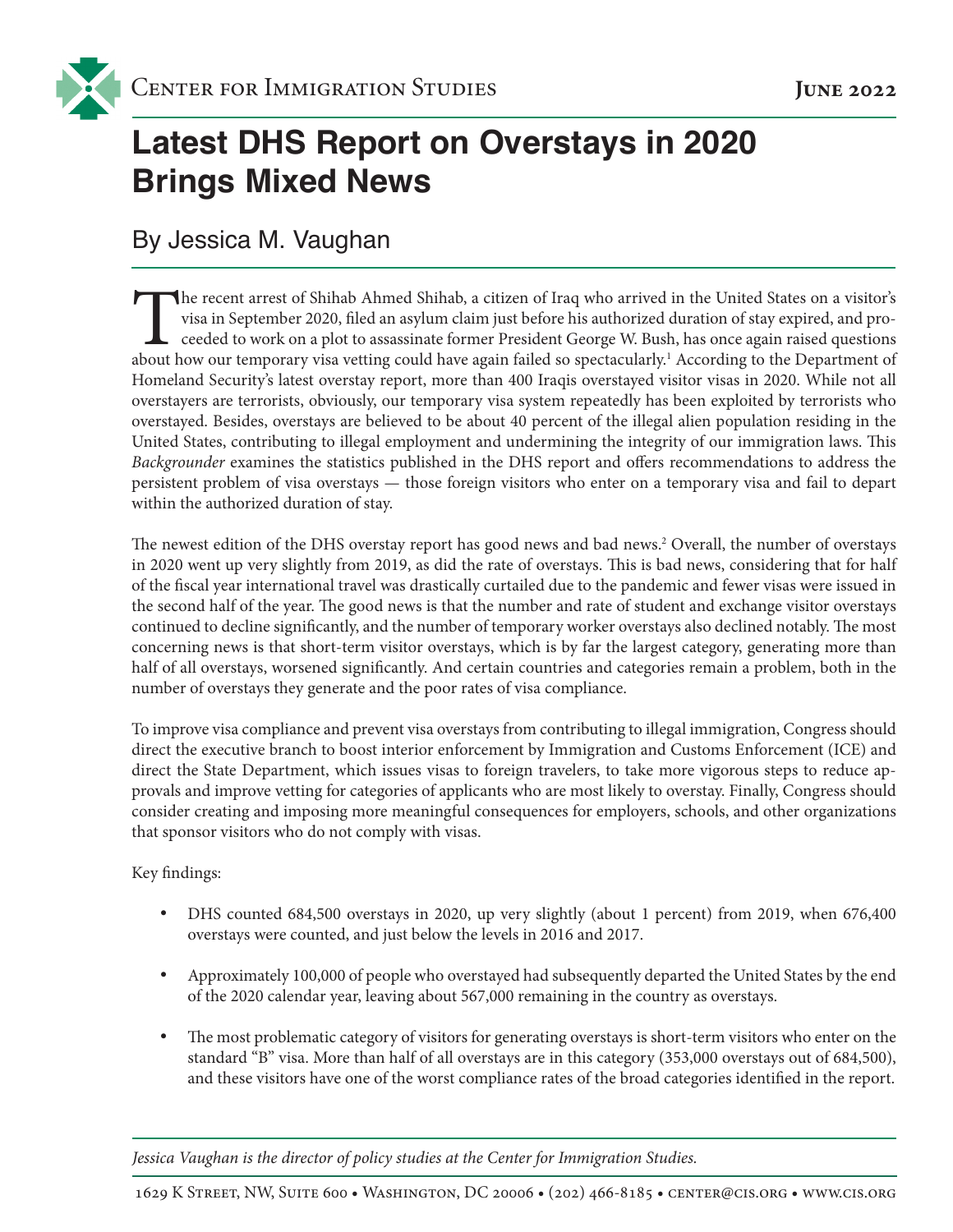- Student visa compliance improved considerably in 2020. There were nearly 49,000 student visa overstays in 2020, a drop of 39 percent since 2016. The student visa overstay rate declined by 50 percent between 2016 and 2020.
- Approximately 105,000 foreign visitors who entered under the Visa Waiver Program (VWP) overstayed in 2020, which is similar to the number in recent years. The United Kingdom had the most VWP overstays, while VWP travelers from Portugal had the worst rate of compliance.
- Compliance in the category that includes temporary workers improved considerably in 2020, with overstays dropping by nearly 30 percent from 2019, the largest drop in any category. This drop was driven primarily by a large decrease in overstays by citizens of India.

## About the DHS Statistics

This report examines numbers, rates, and trends in overstays, primarily based on the total number of overstays reported by DHS by the end of the 2020 fiscal year. This metric of visa compliance permits comparisons between fiscal years, visa categories, and countries of citizenship. The DHS report covers only those visitors who enter and exit through the air and sea ports. Land entries and exits are not included because these entries and exits are not tracked to the same extent as air and sea entries.

It is important to note that the DHS statistics report overstay events, not individuals. However, it would be unlikely for one individual to overstay more than once in a year, since most visitors are authorized to stay at least six months and an overstayer who left and then attempted to return in the same year might be prevented from doing so by immigration authorities.

Because DHS counts events (entries and exits), not individuals, this produces overstay rates that are deceptively low, especially in the short-term visitor category. By far the largest number of entries are short-term visitors, either from VWP countries or on B visas. The majority of these visitors are people who enter and exit multiple times in one year, and are largely compliant. In contrast, overstays are assumed to occur typically on the person's first visit within a year. So using this methodology, the frequent visits by millions of compliant travelers have the effect of suppressing the overall overstay rate. For example, if 10 people are admitted to the United States for three visits each and all are compliant, that is counted as 30 entries and departures. If an additional person is admitted and then overstays, that is counted as one entry without a departure. Using the DHS methodology, in this case the overstay rate would be 1/31 or 3 percent. If DHS instead counted individuals rather than entries and exits, the overstay rate would be 1/11, or 9 percent.

## Total Overstays Increased in 2020

DHS identified 684,499 overstayed visits in 2020. This is a very slight increase of about 1 percent over 2019, and about 3 percent higher than 2018 (See Table 1). According to the report, about 83 percent of these overstayers (566,993) had no record of departure or legal status change by the end of the cut-off date for the study (the end of the fiscal year). About 17 percent (117,506) returned home shortly after overstaying.

The increase in overstays occurred despite a decrease in the number of expected departures, likely due to fewer foreign visitors during the pandemic travel restrictions, which began halfway through the fiscal year. In 2019, DHS reported the number of expected exits of foreign visitors to be about 56 million. In 2020, only about 46 million exits were expected — but there were more overstays that occurred. The number of expected exits can be considered a proxy for the number of new visits in the VWP category, the regular short-term visa category, and the visits from Canada and Mexico, because unlike the student and worker visa categories, these are all categories of visits that would last less than one year.

Most of the decline in foreign visitors was due to fewer VWP visitors; this number dropped by 30 percent in 2020, from about 23 million in 2019 to about 16 million in 2020.

The largest number of overstays are visitors arriving with short-term visas, followed by Canadian and Mexican visitors, and then Visa Waiver Program visitors.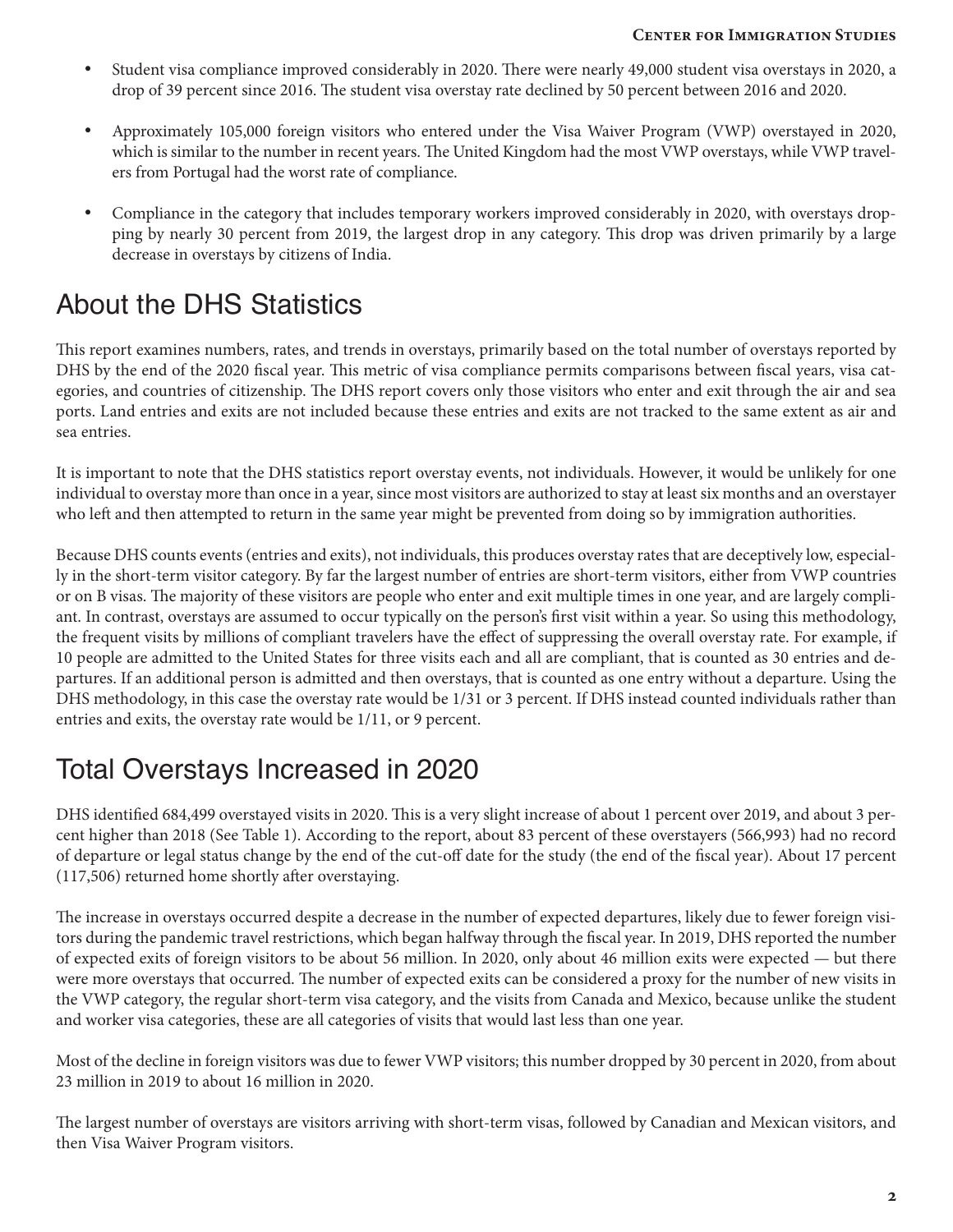| <b>Admission Type</b>                                      | 2016          |       | 2017          |          | 2018          |       | 2019    |          | 2020    |       |
|------------------------------------------------------------|---------------|-------|---------------|----------|---------------|-------|---------|----------|---------|-------|
|                                                            | <b>Number</b> | Rate  | <b>Number</b> | Rate     | <b>Number</b> | Rate  | Number  | Rate     | Number  | Rate  |
| <b>VWP Countries Business/</b><br><b>Pleasure Visitors</b> | 147,282       | 0.70% | 131,065       | $0.60\%$ | 93,323        | 0.40% | 102,505 | $0.44\%$ | 104,621 | 0.64% |
| Non-VWP Countries Business/<br><b>Pleasure Visitors</b>    | 287,107       | 2.10% | 301,716       | 2.10%    | 305,215       | 2.00% | 320,086 | 2.06%    | 352,748 | 2.55% |
| Student and Exchange Visitors                              | 79,818        | 5.50% | 68,983        | 4.20%    | 68,593        | 3.70% | 60,311  | 3.09%    | 48,790  | 2.71% |
| <b>Other Categories</b><br>(Primarily Temporary Workers)   | 43,002        | 3.00% | 45,996        | 2.70%    | 57,554        | 3.10% | 60,920  | 3.10%    | 43,254  | 2.26% |
| Canada and Mexico Visitors                                 | 182,269       | 1.50% | 154,140       | 1.30%    | 141,895       | 1.10% | 132,600 | 1.00%    | 135,086 | 1.09% |
| Total                                                      | 739,478       | 1.50% | 701,900       | 1.30%    | 666,580       | 1.20% | 676,422 | 1.21%    | 684,499 | 1.48% |

**Source:** DHS annual overstay reports.

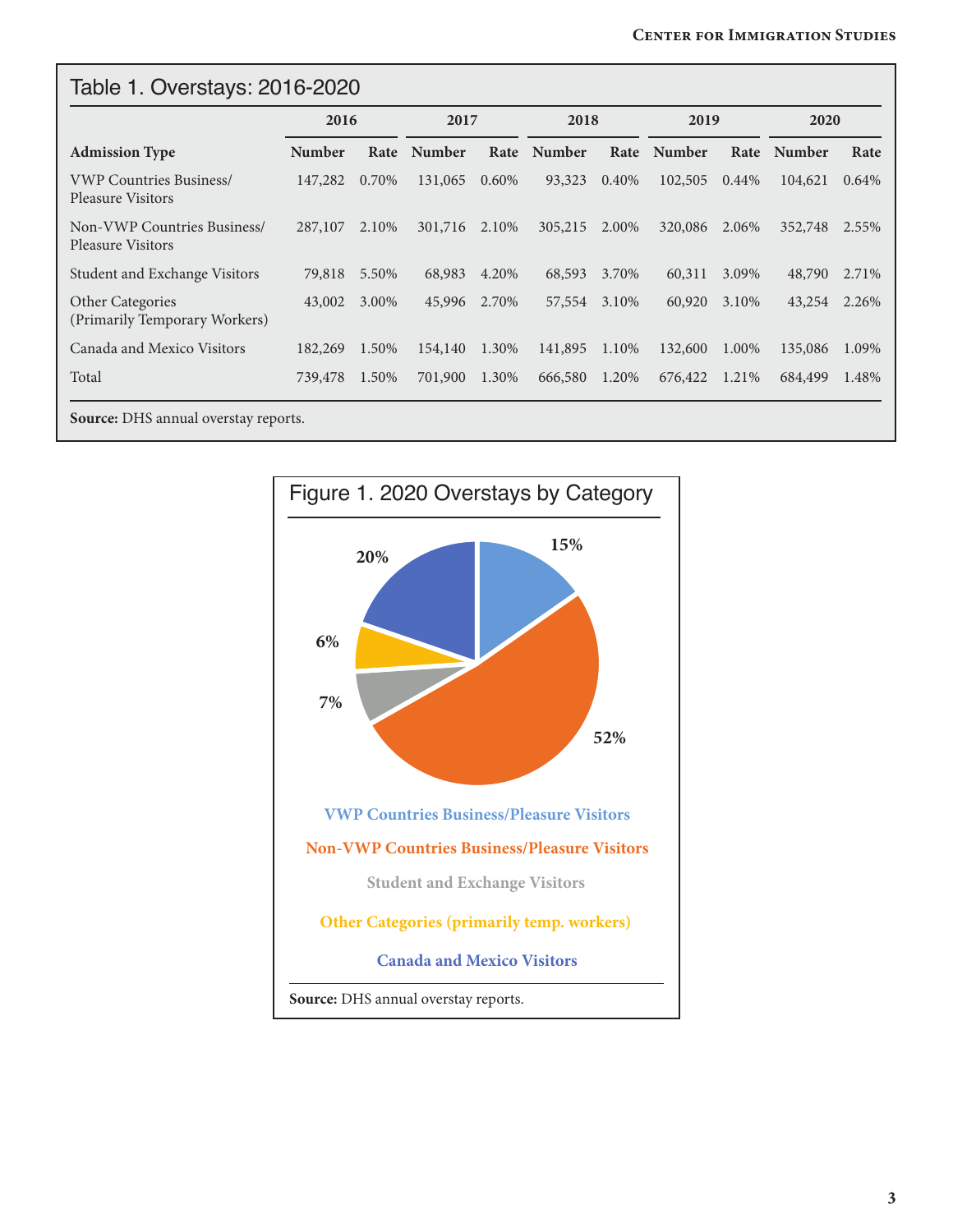<span id="page-3-0"></span>

Overstays increased the most in the short-term visa visitor category. The number of short-term visitor overstays went up 10 percent, and the overstay rate in this category went up 24 percent. This is concerning because this category brings in the largest number of visitors by far.

The number of overstays decreased most significantly in the student/exchange visitor and temporary worker categories. Student/exchange visitor overstays fell by 19 percent, and the rate of overstay dropped 24 percent. Temporary worker overstays fell by 29 percent, and the rate of overstay fell by 27 percent.

### Visa Waiver Program Compliance Does Not Improve

The Visa Waiver Program (VWP) allows nationals of 40 countries to travel to the United States for tourism or business for a period of up to 90 days without obtaining a visa.<sup>3</sup> Countries in the VWP have met various requirements set forth by the U.S. government, such as low rates of unqualified applicants, e-passports, enhanced law enforcement and security-related data sharing with the United States, and high security standards for customs and border security. In addition, travelers are pre-screened through an electronic registration system known as ESTA (Electronic System for Travel Authorization), and those who are not approved after the ESTA background check are supposed to apply for a visa before they can be granted admission.

VWP overstays make up 15 percent of all overstays. Because the participating countries must demonstrate that a high percentage of likely travelers are qualified to be admitted to the United States (as measured by a history of low visa refusal rates), it is not surprising that the VWP overstay rate is the lowest of all the broad categories identified in the DHS report (0.64 percent in 2020), even though the number of visits in 2020 (over 16 million) is the highest of any category.

Table 2 shows the VWP countries with the most overstays and the worst rates of compliance.

Two VWP countries, Portugal and Brunei, had overstay rates over 2 percent, triggering a requirement for these governments to take steps to reduce those rates or face removal from the program. This is not the first year that Portugal has hit this threshold, raising questions as to their suitability to remain in the VWP. Fortunately, the number of overstays from Portugal is not very large (just over 3,000 in 2020), but likely are somewhat concentrated in certain areas of the United States, such as New England.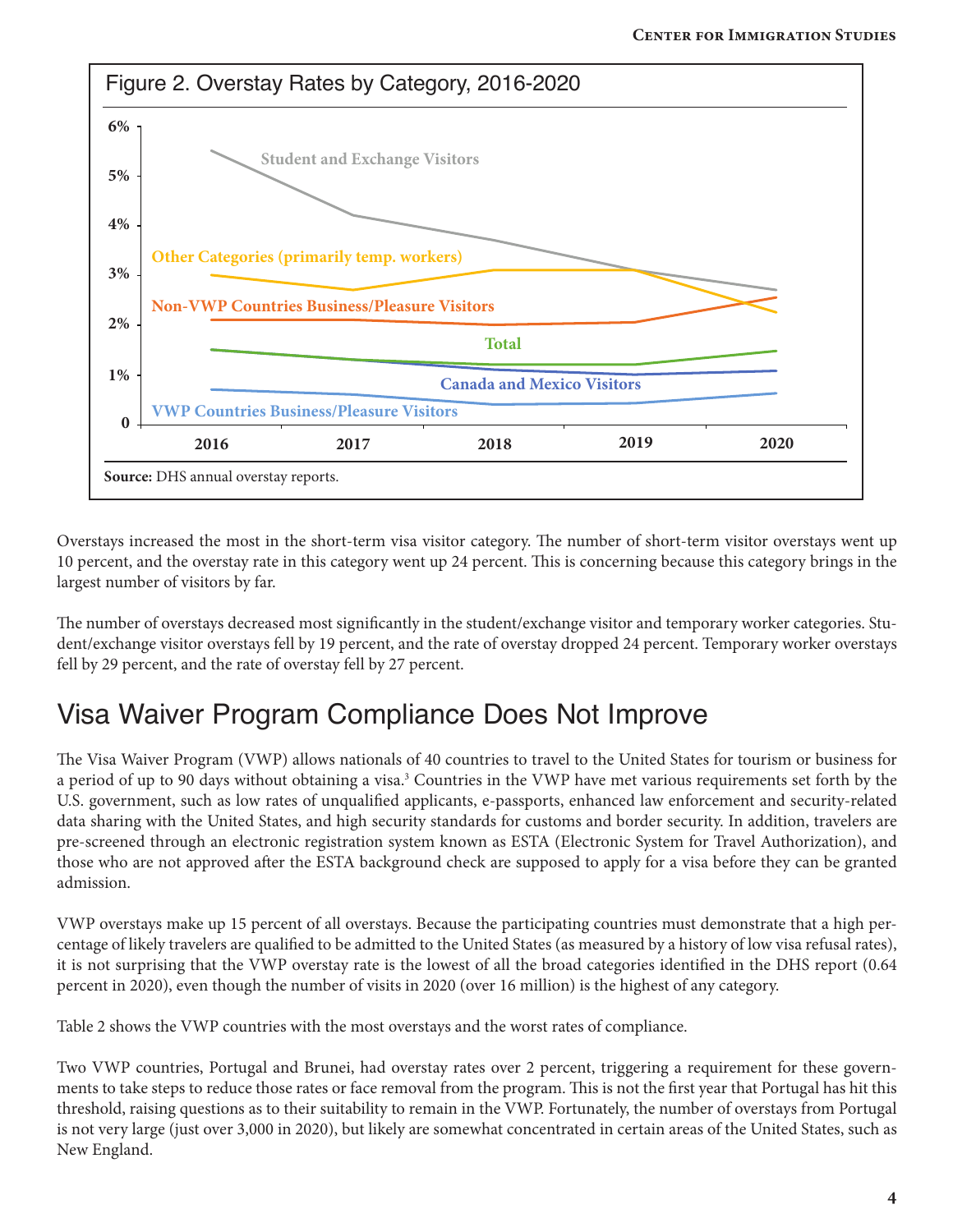| Table 2. Worst 2020 Overstay Numbers & Rates, VWP Countries |               |      |                                   |      |             |  |
|-------------------------------------------------------------|---------------|------|-----------------------------------|------|-------------|--|
| Highest 2020 Overstay Numbers (above 1,500)                 | 2020          |      | 2019                              |      | Pct. Change |  |
| Country                                                     | <b>Number</b> | Rate | <b>Number</b>                     | Rate | 2019-2020   |  |
| United Kingdom                                              | 21,443        | 0.64 | 16,283                            | 0.33 | 32%         |  |
| Spain                                                       | 13,286        | 1.68 | 14,784                            | 1.31 | $-10%$      |  |
| France                                                      | 11,364        | 0.79 | 11,074                            | 0.55 | 3%          |  |
| Italy                                                       | 7,996         | 0.86 | 8,559                             | 0.63 | $-7%$       |  |
| Germany                                                     | 6,785         | 0.47 | 8,141                             | 0.39 | $-17%$      |  |
| <b>Total</b>                                                |               |      | 60,874 (58% of All VWP Overstays) |      |             |  |
|                                                             | 2020          |      | 2019                              |      | Pct. Change |  |
| <b>Highest 2020 Overstay Rates</b>                          |               |      |                                   |      |             |  |
| Country                                                     | <b>Number</b> |      | Rate Number                       | Rate | 2019-2020   |  |
| Portugal                                                    | 3,066         | 2.19 | 3,725                             | 1.8  | $-18%$      |  |
| Brunei                                                      | 16            | 2.14 | 11                                | 0.99 | 45%         |  |
| Chile                                                       | 5,613         | 1.76 | 5,868                             | 1.34 | $-4%$       |  |
| Greece                                                      | 1,105         | 1.71 | 1,177                             | 1.27 | $-6%$       |  |
| Latvia                                                      | 211           | 1.28 | 227                               | 0.96 | $-7%$       |  |
| <b>Total (All VWP Countries)</b>                            |               | 0.64 |                                   | 0.44 | 45%         |  |

#### Short-Term Visa Category Produces the Most Overstays

Citizens of non-VWP countries, which is most of the world, must obtain a visa to travel to the United States. There were fewer expected exits in this category (about 14 million) in 2020 than in the VWP category, but there were more than triple the number of overstays.

Table 3 shows the non-VWP countries with the most overstays and the highest overstay rates in 2020. In 2020, the largest number of overstays were citizens of Brazil, although of the top countries, Venezuela, Nigeria, and Haiti had much higher overstay rates than Brazil. Several countries — especially Haiti, India, Ecuador, and China — had increases in the number of overstays in excess of 20 percent.

A number of countries have very high overstay rates (above 15 percent), with four countries over 20 percent: Chad, Sudan, Djibouti, and Mauritania. These countries have a small number of visitors, but still these overstay rates indicate that the State Department should be stricter in vetting and in setting standards for approval.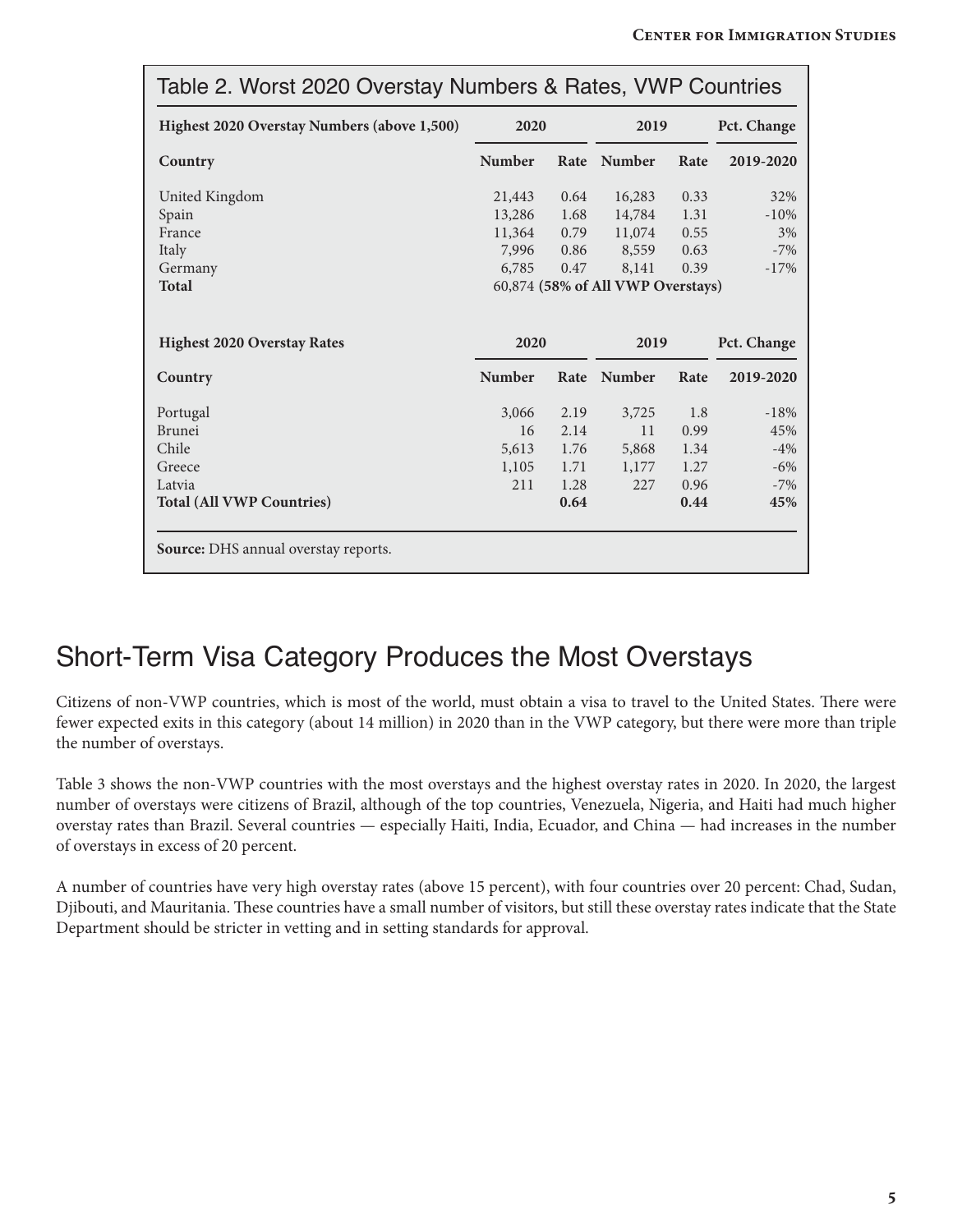| Highest 2020 Overstay Numbers (Above 10,000) | 2020                                   |       | 2019   |       | Pct. Change |  |  |
|----------------------------------------------|----------------------------------------|-------|--------|-------|-------------|--|--|
| Country                                      | Number                                 | Rate  | Number | Rate  | 2019-2020   |  |  |
| <b>Brazil</b>                                | 48,881                                 | 2.46  | 43,741 | 1.88  | 12%         |  |  |
| Colombia                                     | 33,540                                 | 3.65  | 29,806 | 2.98  | 13%         |  |  |
| Venezuela                                    | 33,204                                 | 9.58  | 39,270 | 8.25  | $-15%$      |  |  |
| China                                        | 22,885                                 | 1.23  | 19,120 | 0.83  | 20%         |  |  |
| India                                        | 19,044                                 | 1.62  | 13,203 | 1.08  | 44%         |  |  |
| Dominican Republic                           | 14,562                                 | 3.11  | 14,009 | 3.02  | 4%          |  |  |
| Nigeria                                      | 11,337                                 | 8.07  | 17,566 | 9.88  | $-35%$      |  |  |
| Haiti                                        | 11,335                                 | 9.54  | 7,029  | 5.21  | 61%         |  |  |
| Ecuador                                      | 10,997                                 | 2.62  | 8,206  | 1.78  | 34%         |  |  |
| <b>Total</b>                                 | 205,785 (58% of All Non-VWP Overstays) |       |        |       |             |  |  |
| Highest 2020 Overstay Rates (Above 15%)      | 2020                                   |       | 2019   |       | Pct. Change |  |  |
| Country                                      | Number                                 | Rate  | Number | Rate  | 2019-2020   |  |  |
| Chad                                         | 153                                    | 26.33 | 311    | 44.94 | $-41%$      |  |  |
| Sudan                                        | 701                                    | 23.70 | 871    | 21.68 | 9%          |  |  |
| Djibouti                                     | 35                                     | 23.03 | 105    | 37.91 | $-39%$      |  |  |
| Mauritania                                   | 203                                    | 20.69 | 282    | 30.49 | $-32%$      |  |  |
|                                              | 179                                    | 19.37 | 315    | 32.92 | $-41%$      |  |  |
| Burundi                                      | 30                                     | 19.11 | 32     | 24.06 | $-21%$      |  |  |
| Libya                                        |                                        |       | 252    | 24.25 | $-22%$      |  |  |
| Eritrea                                      | 181                                    | 18.95 |        |       |             |  |  |
| Burma                                        | 1,207                                  | 15.56 | 1,034  | 12.16 |             |  |  |
| Liberia                                      | 412                                    | 15.54 | 494    | 14.45 | 28%<br>8%   |  |  |
| Capo Verde                                   | 606                                    | 15.24 | 545    | 12.67 | 20%         |  |  |

#### Student and Exchange Visas Have Highest Overstay Rates, but Improved

DHS reported that in 2020 it expected approximately 1.8 million departures by visitors who had entered on student or exchange visitor visas. The vast majority entered on regular "F" student visas, rather than as "J" exchange visitors or "M" vocational students.

This category produced roughly 49,000 overstays, resulting in an overstay rate of 2.7 percent, the highest of any category of visas in 2020. However, both the number and the rate of student and exchange visitor overstays were significantly lower than they have been in the last several years. And the DHS report shows that a large percentage of overstays in this category (43 percent) had already left the country by the end of the fiscal year, when the count was completed, and thus are no longer a problem.

The country with by far the most overstays in 2020 was China, with nearly 11,000. This is more than one-fifth of all student/ exchange visa overstays, and 32 percent higher than the number of Chinese overstays in 2019. Just five countries were responsible for 45 percent of all student and exchange visa overstays (see Table 4).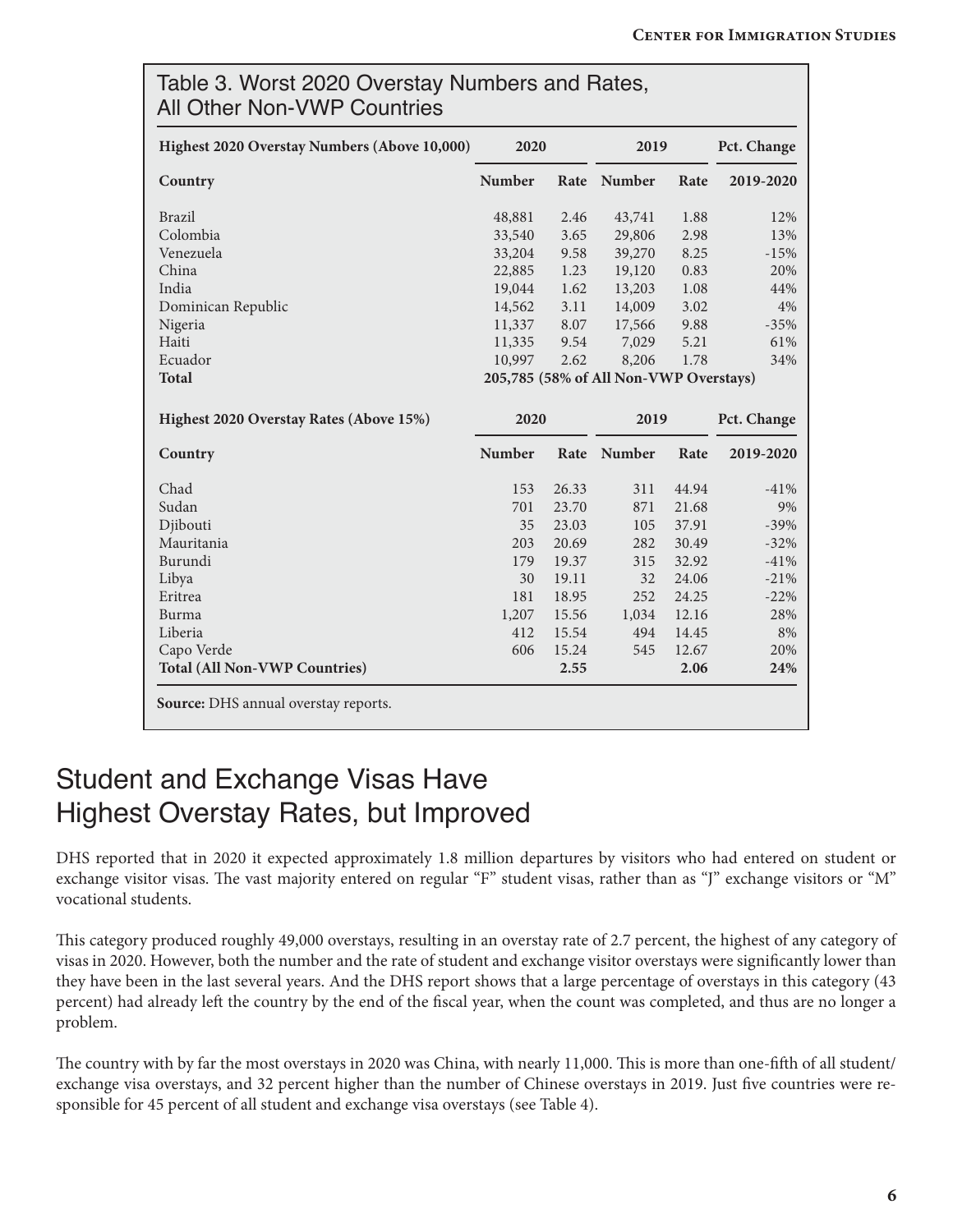<span id="page-6-0"></span>

| Highest 2020 Overstay Numbers (above 1,500) | 2020          |       | 2019                              |          | Pct. Change      |  |
|---------------------------------------------|---------------|-------|-----------------------------------|----------|------------------|--|
| Country                                     | <b>Number</b> | Rate  | <b>Number</b>                     | Rate     | 2019-2020        |  |
| China                                       | 10,829        | 1.89  | 11,030                            | 1.85     | $-2\%$           |  |
| India                                       | 4,132         | 2.55  | 5,304                             | 3.32     | $-22%$           |  |
| Saudi Arabia                                | 3,185         | 4.27  | 2,983                             | 3.39     | 7%               |  |
| <b>Brazil</b>                               | 2,223         | 3.69  | 3,177                             | 5.08     | $-30%$           |  |
| South Korea                                 | 1,615         | 1.54  | 2,492                             | 2.22     | $-35%$           |  |
| <b>Total</b>                                |               |       | 21,984 (45% of All VWP Overstays) |          |                  |  |
|                                             |               |       |                                   |          |                  |  |
|                                             |               |       |                                   |          |                  |  |
| Highest 2020 Overstay Rates (Above 30%)     | 2020          |       | 2019                              |          | Pct. Change      |  |
| Country                                     | <b>Number</b> | Rate  | Number                            | Rate     | 2019-2020        |  |
| Libya                                       | 316           | 54.48 | 295                               | 48.36    | 13%              |  |
| Marshall Islands                            | $\mathbf{1}$  | 50.00 |                                   | $\theta$ | 100%             |  |
| Burundi                                     | 94            | 38.84 | 127                               | 44.1     |                  |  |
| Eritrea                                     | 23            | 33.82 | 49                                | 51.04    | $-12%$<br>$-34%$ |  |
| Yemen                                       | 227           | 32.57 | 233                               | 29.99    |                  |  |
| <b>Equatorial Guinea</b>                    | 94            | 31.54 | 98                                | 33.11    | 9%<br>$-5%$      |  |
| Congo (Kinshasa)                            | 164           | 30.04 | 189                               | 30       | $0\%$            |  |

While student and exchange visitors had much better compliance rates in 2020 than in recent years, there are some countries that still have very poor rates of compliance, with double-digit overstay rates (though fortunately few in number). Some of these are countries associated with terrorism, such as Yemen and the Democratic Republic of Congo (formerly Zaire). These very high rates of non-compliance suggest that the State Department at the very least should scale back student and exchange visa issuances in these countries, if not suspend them entirely until the overstay rates improve. In addition, Immigration and Customs Enforcement (ICE), the agency responsible for taking enforcement action on overstays, should implement more rigorous monitoring of students from these countries.

## Temporary Worker Overstay Rates Are High, but Improved the Most

The DHS report also includes statistics on overstays in a category called "All Other In-Scope Non-immigrants". This category consists of various non-immigrant categories, the great majority of which are temporary workers and other employmentrelated visas, and a few "pre-immigrant" categories such as fiancés of U.S. citizens (which comprise much smaller numbers).

This category showed the most improvement in visa compliance of all the broad categories. The number of overstays dropped by 29 percent from the prior year, and the overstay rate dropped by a similar amount, even though the number of expected departures was about the same. This decrease was driven primarily by a drop in the number of overstays from India, which declined by about half — resulting in about 10,000 fewer overstays than in 2019.

The report shows concerning high overstay rates from certain countries that participate in specific work visa programs at particularly high rates. For example, citizens of the Philippines receive the largest number of ship crew visas (known as C-1/D visas). The State Department issued 73,000 of these to Filipinos in 2019.<sup>[4](#page-9-0)</sup> This is higher than any other category of work visa, and it appears that crew members jumping ship might be the reason for the very high overstay rate (31 percent) and high number (6,780) of Filipino work visa overstays in 2020.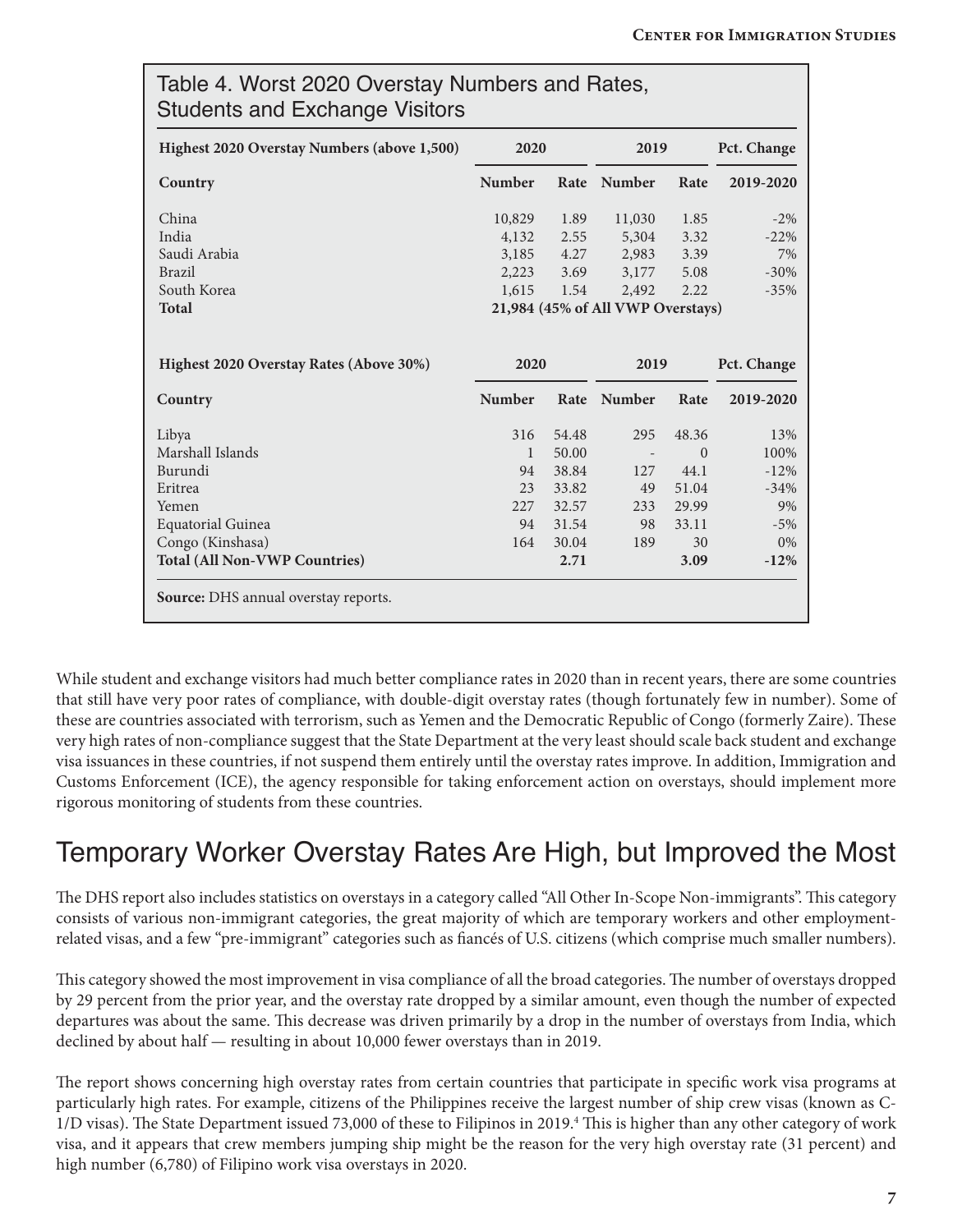#### **Center for Immigration Studies**

In addition, the statistics indicate that Guatemalans are overstaying temporary work visas in significant numbers (1,213) and at high rates (18 percent). Most Guatemalan temporary workers are admitted in the H-2B program for unskilled seasonal workers. Certain other countries have very high work visa overstay rates, but in relatively low numbers (See Table 5).

| Table 5. Worst 2020 Overstay Numbers and Rates,<br><b>Others (Primarily Workers)</b> |                                              |       |               |       |             |  |  |
|--------------------------------------------------------------------------------------|----------------------------------------------|-------|---------------|-------|-------------|--|--|
| Highest 2020 Overstay Numbers (Above 10,000)                                         | 2020                                         |       | 2019          |       | Pct. Change |  |  |
| Country                                                                              | <b>Number</b>                                | Rate  | <b>Number</b> | Rate  | 2019-2020   |  |  |
| India                                                                                | 11,317                                       | 2.03  | 21,697        | 4.05  | $-48%$      |  |  |
| Philippines                                                                          | 6,780                                        | 31.11 | 7,263         | 28.12 | $-7%$       |  |  |
| Jamaica                                                                              | 1,917                                        | 9.99  | 2,759         | 15.4  | $-31%$      |  |  |
| China                                                                                | 1,405                                        | 1.47  | 2,040         | 2.14  | $-31%$      |  |  |
| United Kingdom                                                                       | 1,404                                        | 0.89  | 1,790         | 1.06  | $-22%$      |  |  |
| Guatemala                                                                            | 1,213                                        | 17.91 | 1,963         | 23.45 | $-38%$      |  |  |
| <b>Brazil</b>                                                                        | 1,122                                        | 1.87  | 1,381         | 2.31  | $-19%$      |  |  |
| <b>Total</b>                                                                         | 25,158 (58% of All Other Category Overstays) |       |               |       |             |  |  |
| Highest 2020 Overstay Rates (Above 35%)                                              | 2020                                         |       | 2019          |       | Pct. Change |  |  |
| Country                                                                              | <b>Number</b>                                | Rate  | <b>Number</b> | Rate  | 2019-2020   |  |  |
| Chad                                                                                 | $\overline{4}$                               | 50    | $\mathbf{1}$  | 12.5  | 300%        |  |  |
| Laos                                                                                 | 179                                          | 48.77 | 162           | 43.78 | 11%         |  |  |
| South Sudan                                                                          | 17                                           | 45.95 | 22            | 68.75 | $-33%$      |  |  |
| Guinea                                                                               | 39                                           | 44.32 | 40            | 43.01 | 3%          |  |  |
| Liberia                                                                              | 51                                           | 43.59 | 85            | 46.2  | $-6%$       |  |  |
| Sierra Leone                                                                         | 33                                           | 43.42 | 37            | 34.58 | 26%         |  |  |
| Togo                                                                                 | 42                                           | 40.78 | 26            | 34.67 | 18%         |  |  |
| The Gambia                                                                           | 30                                           | 37.04 | 22            | 20.56 | 80%         |  |  |
| Cambodia                                                                             | 143                                          | 36.86 | 164           | 29.55 | 25%         |  |  |
|                                                                                      |                                              | 2.26  |               | 3.1   | $-27%$      |  |  |

#### Policy Recommendations to Address Overstays

Congress has been pressing for action on overstays periodically for 25 years, ever since the post-1993 World Trade Center terror attack investigations revealed that an estimated 40 percent of illegal alien residents are visa overstays. The annual overstay report provides an empirical basis for law and policy adjustments that can be made by Congress and the executive branch.

First, the State Department must adjust issuance standards and processes in order to give out fewer visas to applicants in countries and/or categories with poor compliance, aided by deep analysis of overstay patterns and case studies. Further, leadership in the Bureau of Consular Affairs, consular managers, and individual officers should be held accountable for excessive visa overstay rates.

In addition, DHS should end the practice of giving every short-term visa holder a default six-month duration of stay. Instead, the routine admission should be no more than 30 days, unless the traveler can show a credible reason for staying longer. Similarly, the duration of stay for Mexicans using the much-abused Border Crossing Cards intended for shopping and quick visits should again be restricted to 72 hours.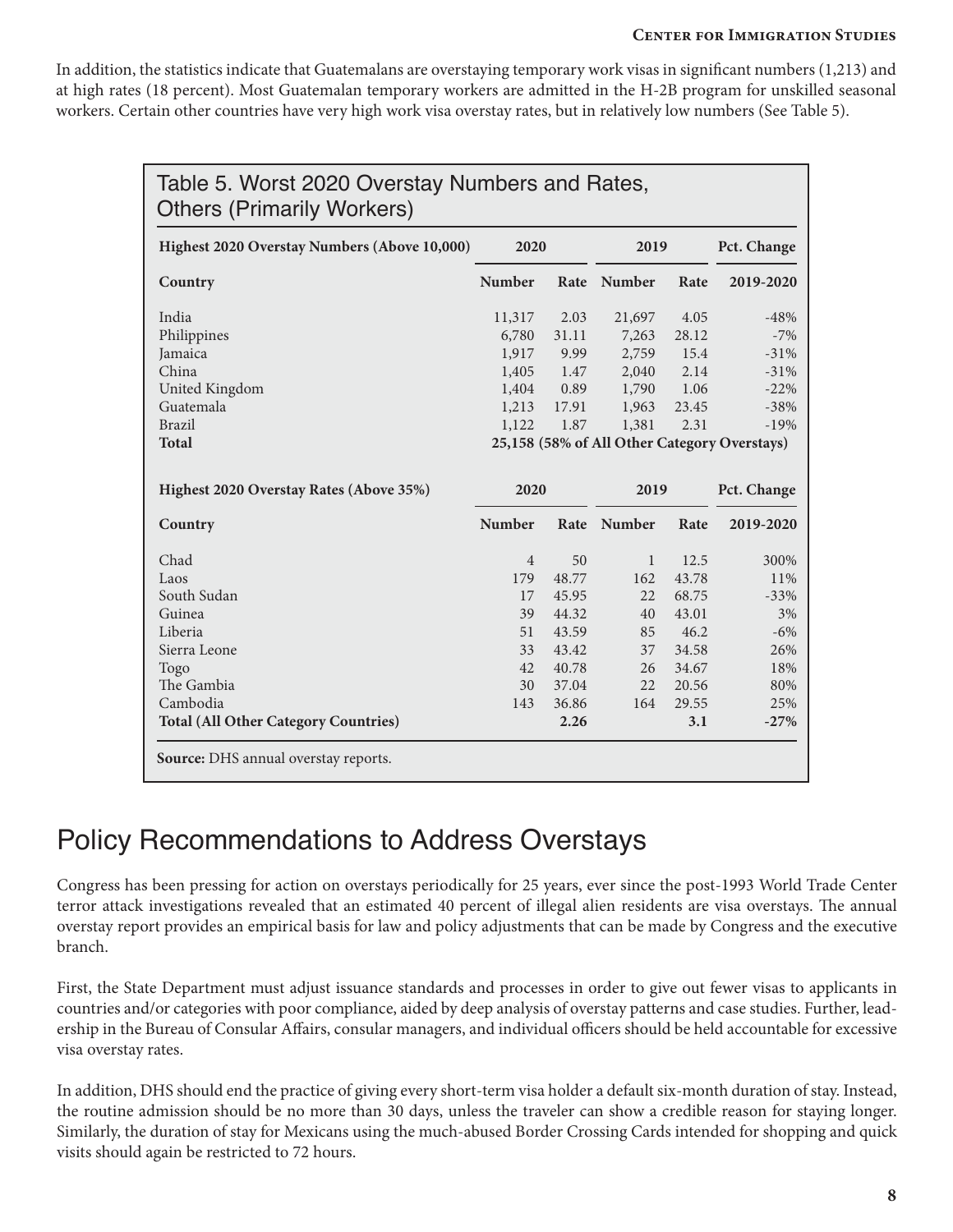#### **Center for Immigration Studies**

<span id="page-8-0"></span>While policy tweaks will help, the most effective way to deter overstays is to reduce the incentives and increase the risk of consequences. If overstayers cannot avoid attracting attention, and cannot easily get a job, a driver's license, and other benefits, there is little point to remaining illegally, and they will comply with the visa or not come in the first place. Preventing illegal employment through expanded use of E-Verify and more ICE workplace enforcement and discouraging sanctuary policies would increase the risks and lessen the appeal of overstaying a visa.

For those foreign visitors who will not be deterred from overstaying, there must be more effective enforcement in the interior of the country. The main problem is that it is not a priority for the agency responsible for overstay enforcement. Overstay enforcement was not even mentioned as part of ICE's mission, much less as a priority, in the ICE director's annual report in 2021[.5](#page-9-0) A search of ICE deportation records for 2021 turned up a total of 59 deportations of apparent overstays resulting from investigations by Homeland Security Investigations — out of the nearly half-million non-departed overstays that DHS counted in 2020 alone.<sup>6</sup>

Not only should ICE be directed to devote more resources to overstays, Congress should make changes to the law that would assist ICE in addressing the problem. Unlike illegal border-crossers, who often can be processed administratively by immigration officers upon arrest, visa overstayers are entitled to more generous forms of due process, including a hearing in immigration court and the opportunity for protracted appeals. Our immigration courts now are so dysfunctional that the proceedings for the average overstayer arrested today likely will take at least several years. Congress should correct this disparity, perhaps by requiring that certain visa holders waive their rights to a court hearing as a condition of admission, as is the case for those entering under the Visa Waiver Program, so that they can be removed more expeditiously.

Finally, those who profit from the visa programs that produce too many overstays — whether they are employers, exchange programs, schools, or labor brokers — should be subject to consequences, including debarment from sponsoring foreign students, exchange visitors, or workers, and potentially sanctions, fines, or other civil and/or criminal penalties.

The travel sector, certain employer groups, and the education industry have been lobbying the president and Congress to issue more visas for students and guestworkers, expand visa waivers, and back off reforms to exchange programs. The Biden administration already has implemented several changes to make it easier for temporary visitors to get visas and remain in the United States.<sup>7</sup> Congress should avoid any further expansion or relaxation of visa issuance policies until the laws can be improved and the executive branch can show that visa overstays have been significantly reduced.